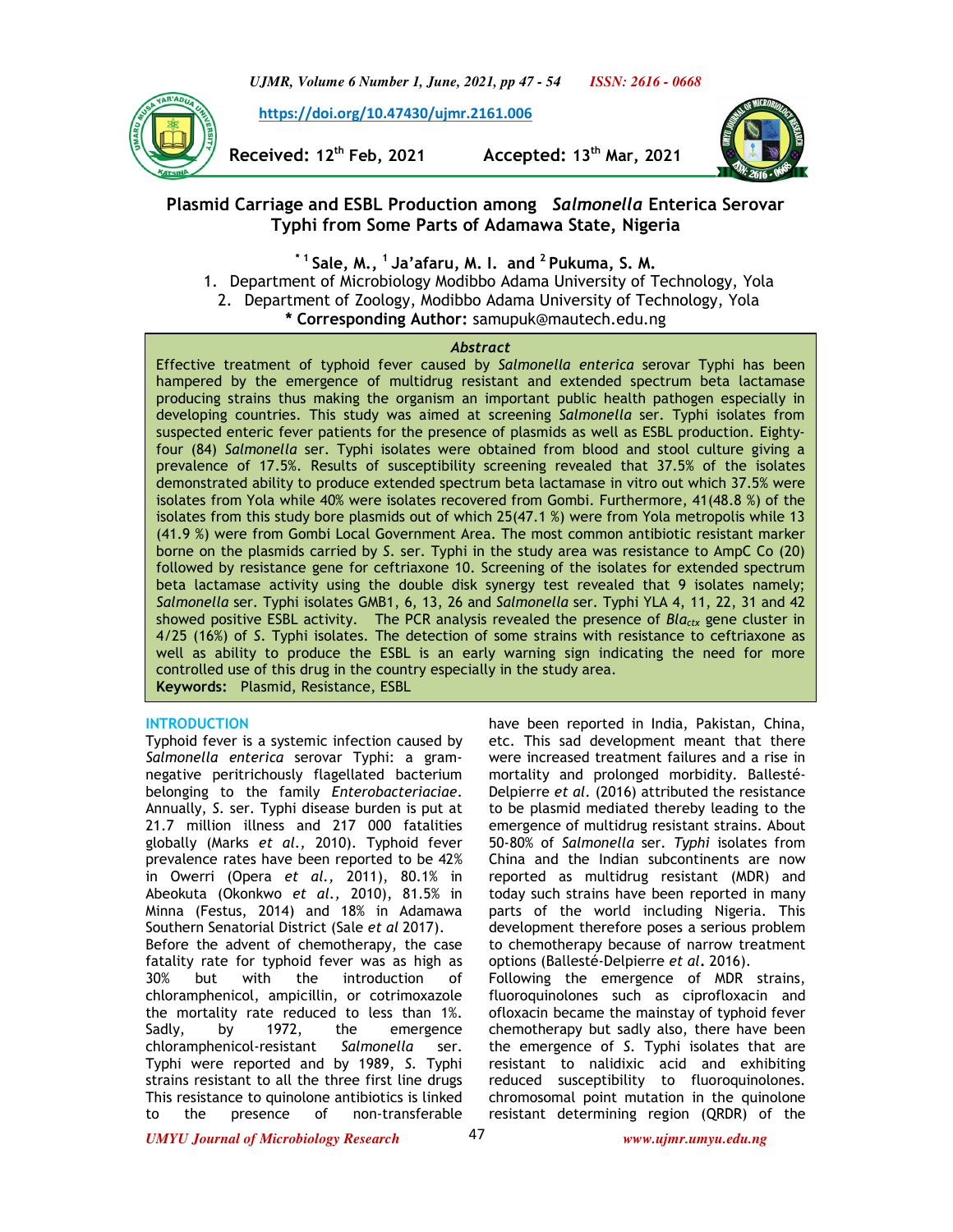bacterium although the resistance is sometimes reported to be plasmid mediated.

The emergence of Nalidixic acid resistant *Salmonella* ser. Typhi, (NARST) led to the use of third generation cephalosporin like ceftriaxone or cefotaxime treatment options of fluoroquinolones resistant typhoidal *Salmonella.* Unfortunately, there have been sporadic reports of high level resistance to ceftriaxone in *S.* Typhi due to the production of extended spectrum beta lactamase by these isolates (Mushtaq, 2006; Yoon *et al.,* 2009). This emergence of extended-spectrum betalactamase (ESBL) producing *S.* ser. Typhi adds to the challenge of typhoid fever chemotherapy because these isolates are resistant to most of the extended-spectrum cephalosporin and ceftriaxone in particular (Malini, 2009). This ESBL producing ability is reported to be encoded on a large, 80-kb to 300-kb plasmids that can be exchanged between bacterial species although a 23kb self-transmissible plasmid has been implicated in ESBL production among *Salmonella* ser*.* Typhi isolates (Akinyemi *et al.*, 2015).

Reviewed literature indicated that data on the plasmid carriage and ESBL production among *Salmonella* isolates have not been reported in the study area (Yola and Gombi local government areas of Adamawa State), thus the study was undertaken to provide a baseline information and reference for further studies. The aim of the study was to determine the plasmid carriage among *S.* ser. Typhi isolates as well as their extended spectrum beta lactamase producing abilities.

## **MATERIALS AND METHODS**

### **Study Area**

The study was conducted in Yola metropolis and Gombi local government area of Adamawa State. Yola was coined from the Fulfulde word Ƴoola, meaning 'Great Plain' and is the largest city, capital city and administrative centre of Adamawa State, Nigeria. It is located on Benue River and has an estimated population of 336,648. The geographical coordinates of Yola is 9°13′48″N and 12°27′36″E. Gombi on the other hand lies between coordinates 10.16 N and 12.74 E with an average population of 147, 787 Gombi. The occupation of the people in the study area is mainly agriculture (NPC, 2006). Low socioeconomic status, unhygienic practices, overcrowding, lack of proper sanitation and hygiene are common in the study

area. The MICS (2011) report showed that only 27.2% of the population in the study area have access to improved drinking water sources and sanitation and 33.9% of the population has been reported to practice open defecation, and another 25.2 % of the population reportedly use unimproved toilet facilities.

### **Study Population**

The subjects enrolled in this study included those that report to health facility in the study area with complains suspected to be enteric fever. They were also required to give their informed consent before they were enrolled.

## **Study Sample**

The MaCorr sample size calculator was used to compute the minimum sample size for the study at P=0.05 with the 2006 census population of Yola and Gombi as basis for sample size determination. The minimum number of samples required for the study was computed as 479

### **Sample Collection**

Blood (148 from Yola and 143 from Gombi) and stool (108 from Yola and 80 from Gombi) samples were collected from suspected enteric fever patients attending public and private hospitals and laboratories in Yola metropolis and Gombi and environ following standard laboratory procedure reported previously by Sale *et al.* (2017)*.* 

## **Isolation and Identification of Isolates**

Blood and stool samples were first enriched in selenite F broth for 24 hours at  $37^{\circ}$ C after which a loopful was inoculated on bismuth sulphite agar and incubated at  $37^{\circ}$ C for 24 hours. Colonies suspected to be *Salmonella enterica* serovar Typhi were subjected to the following biochemical tests; growth characteristics on kligler iron Agar, citrate utilization test, motility, indole, methyl red, voges Proskauer, citrate test using standard procedure describe by Chessbrough, (2006) and WHO (2003). Presumptive *S*. ser. Typhi isolates were confirmed by typing using standard antisera for *S.* ser. Typhi.

## **Antibiotic Susceptibility Testing**

The confirmed *Salmonella* ser*. Typhi* isolates were subjected to antimicrobial susceptibility testing using the disk diffusion method described by CLSI (2012). The antibiotic disk used for the test contained the following antibiotics chloramphenicol 30 µg, ampicillin, 10µg, amoxicillin 10µg, tetracycline 30µg, cotrimoxazole, 25 µg, nalidixic acid, 30µg, ofloxacin 5µg and ciprofloxacin 5µg.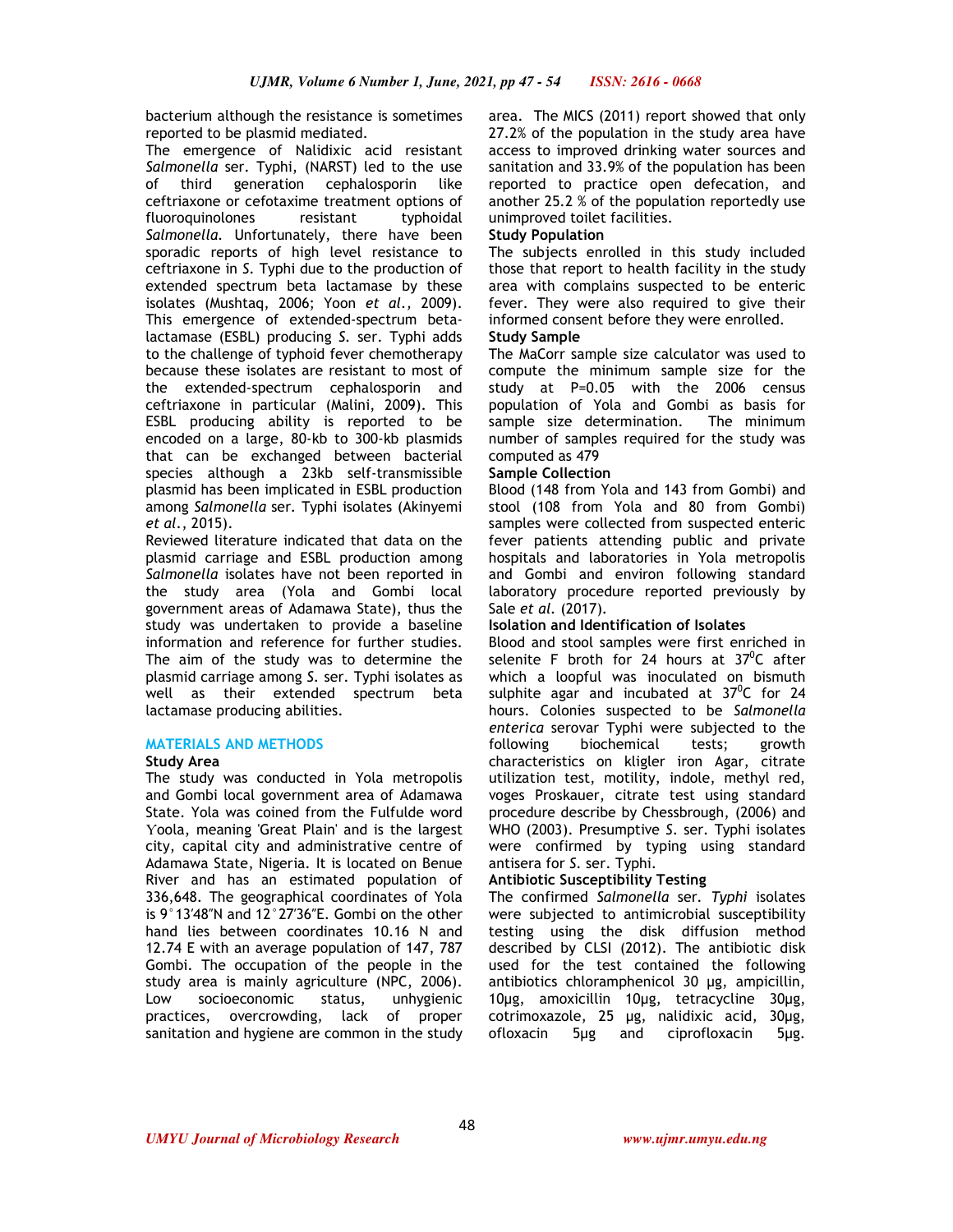## **Plasmid Curing**

Isolates showing resistance to some antibiotics in the antibiotic susceptibility test were screened for possible plasmid carriage using the plasmid curing protocol described by Mirmomeni *et al.* (2007). Briefly, 0.2 ml of overnight culture of S. ser. Typhi was inoculated into 5 ml nutrient broth containing 10% Sodium dodecyl sulphate (SDS), and incubated at  $37^{\circ}$ C for 24 hrs. After the incubation period, the broth culture was agitated to homogenize and then sub cultured onto Mueller Hinton agar plates. The resultant growth was screened for antibiotic resistance by the disk diffusion method as described earlier. Cured markers were determined by comparison between the pre and post curing antibiogram of isolates.

## **Phenotypic Confirmatory Test for Esbl Producers**

*Salmonella enterica* Typhi isolates showing resistance to third generation cephalosporin were further screened for extended spectrum beta lactamase production following the protocol reported by Babu *et al.* (2010). Briefly, *Salmonella enteric* serovar Typhi suspension in 0.85 % sodium chloride adjusted to 0.5 McFarland was inoculated onto Muller Hinton agar using a sterile Pasteur pipette. An antibiotic disc each of cefpodoxime (10 µg) and amoxicillin plus clavulanic acid (Augmentin, 30 µg) were placed on the surface of the inoculated medium with sterile forceps. The antibiotics were placed 20 mm apart from each other. The plate was then incubated at 37  $^{\circ}$ C for 24 hrs. An enhanced zone of inhibition of the cefpodoxime disc towards the Augmentin (30 µg) disc was considered as positive and noted as confirmed ESBL-producing organisms. **DNA Extraction** 

Genomic DNA was extracted following the Qiagen DNA extraction protocol (Qiagen DNeasy, 2006). The spectrophotometer lens (nanodrop ND1000) was used to measure the amount and purity level of the DNA. A DNA sample with an optical density (OD) of 1 at 260nm corresponded to a DNA concentration of 50µg/ml of double-stranded DNA. The purified chromosomal DNA pellets were then transferred into a new tube and stored on ice. Purity levels were between 1.5-1.8 of 2 µl.

### **PCR Analyses of Extended Spectrum Beta Lactamase Gene** *Bla*-ctx

PCR Amplification of *Blactx* gene was performed using forward primer 5′-AAA AAT CAC TGC GCC AGT TC-3′ and reverse 5′-AGC TTA TTC ATC GCC ACG TT-3 earlier reported by Smith *et al.* (2002) in a final volume of 25µl. The reaction mixture contained 5.5 µl

molecular grade water, 12.5 µl PCRmaster mix 2X (0.05 u/µl *Taq* DNA polymerase, reaction buffer, 4 mM  $MgCl<sub>2</sub>$ , 0.4 mM of each dNTP), 2.5µl of each primer and 2 µl of template bacterial DNA. Amplification reaction was carried on a GeneAmp System 2700 PCR thermocycler (Applied Biosystems, Foster City, CA, USA) with an initial denaturation at 94˚ C for 5 minutes, followed by 35 cycles of denaturation (94˚ C, 30 seconds), annealing (55˚ C, 30 seconds) and extension (72˚ C, 2 min 30 seconds) and a final extension for 10 minutes at 72˚ C. The amplified products were separated by gel electrophoresis on 1.5% agarose at 100 volts and stained with ethidium bromide and visualised using Enduro gel documentation system. Molecular weight markers (50 base pairs) were used to determine the sizes of amplicons.

## **RESULTS**

Table 1 showed the distribution of *S*. serovar Typhi isolates from the study area by sample, age and gender. The culture results of the 479 stool and blood samples revealed that the overall occurrence of *Salmonella* ser*. Typhi*  from the study area was 17.5% (Table 1). The results revealed that 20.7% of the samples from Yola and 13.9% of the samples from Gombi yielded growth of *Salmonella* serovar Typhi (Table 1). Furthermore, the finding showed that 40.1% of the *Salmonella* ser*.* Typhi isolated from the samples were from subjects belonging to age group 21- 30 years while the least occurrence was from subjects above 40 years of age with occurrence of 5.1%.

The male to female *Salmonella* ser*. Typhi*  isolation ratio in the study area was 1.1:1 while the male to female ratio in Yola and Gombi was 1.52:1 and 1.07:1 respectively. Although overall more of the *Salmonella* ser*. Typhi* isolates were isolated from males than females and from Yola than Gombi the difference was not statistically significant at p=0.05 (Table 2). The recovery of the isolates in relation to sample collected revealed that more of the isolates were recovered from stool samples (above 30%) compared to blood samples with less than 10% isolation rate

Results of antibiotics susceptibility test of isolates revealed that the highest susceptibility index of 6.45 was observed for ofloxacin while the least susceptibility index was for ampicillin 0.11 (Table 3. High level of resistance was demonstrated *in vitro* by isolates from Gombi to ampicillin (94%), cotrimoxazole 25 (81%) and tetracycline 20 (65%) compared to isolates from Yola that showed high level resistance to ampicillin 47 (89%) and tetracycline 39 (74%)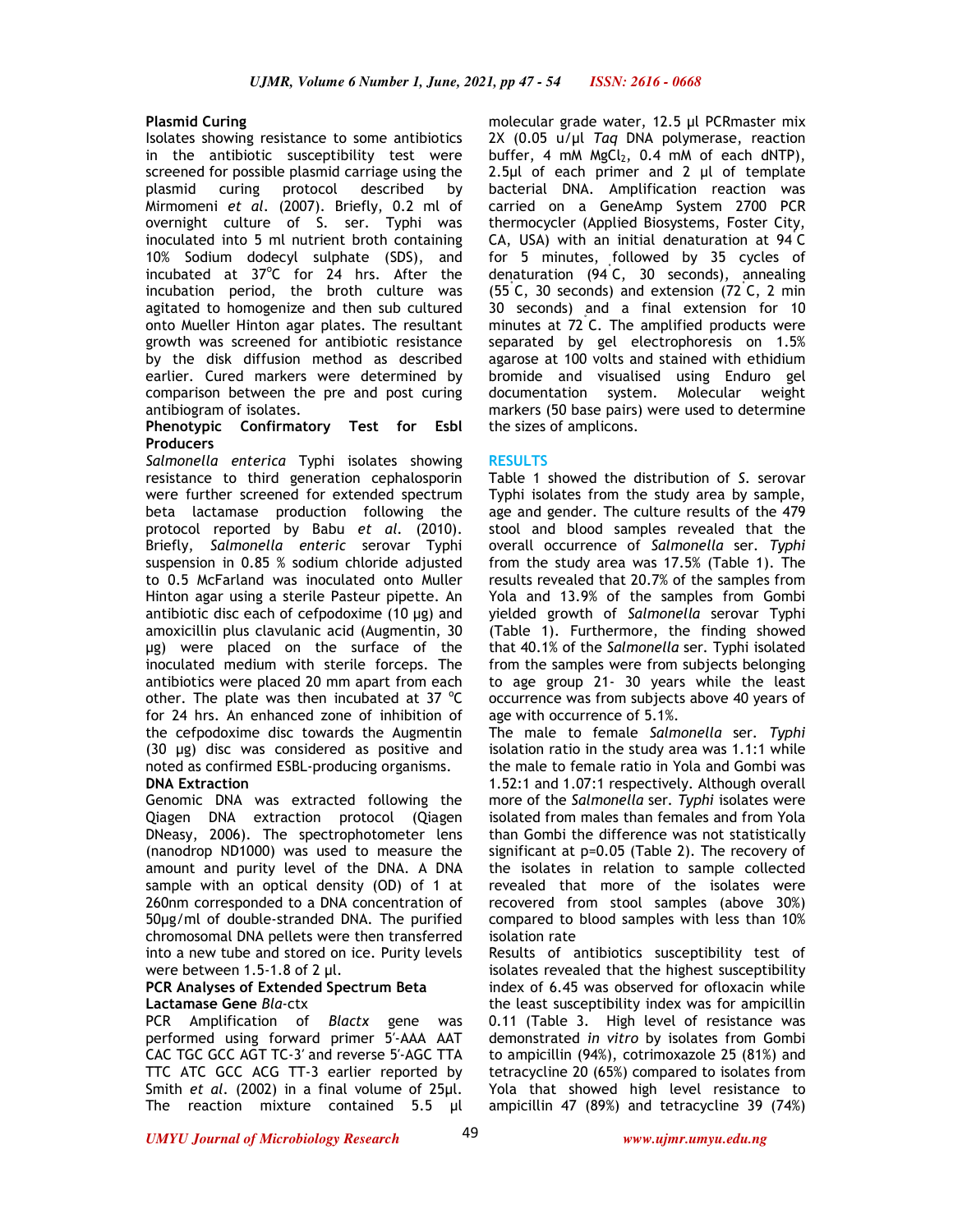(Table 3). A total of 23 isolates (27%) demonstrated in vitro resistance to ceftriaxone (Table 3). Greater susceptibility to ofloxacin 60 (71%) and Amoxicillin 55 (65%) was observed (Table 3).

Furthermore, results of antibiotics susceptibility test of isolates revealed that over 70% of isolates from Yola and Gombi were multi drug resistant with 49% and 55% being quinolone resistant respectively (Table 3). Resistance to third generation cephalosporin was highest in Gombi (32%) when compared to 25% in Yola (Table 3). In all there were 57 *Salmonella* ser Typhi resistance phenotypes out of the 84 isolates from the study area. The most common R type in the area was Amp, C, Co and Tet (5).

 Results on investigation of the R- plasmid profile revealed that 51.2% of isolates from the study area possessed R Plasmids (Table 4). The distribution of the *S.* ser. Typhi isolates bearing R plasmid showed that 25 (47%) of isolates from Yola and 18 (58%) isolates from Gombi bored R plasmids. The most cured marker from the study was AmpCCo (20) which happens to be more in Gombi (11) than Yola. Plasmids bearing resistance to AmpCTet and AmpC Co-Ctx were only seen among isolates from Yola while isolates from Gombi harboured plasmids coding

for AmpTetNaCo and AmoCoTet resistance which was not observed amongst isolates from Yola (Table 4).

Screening of the isolates for extended spectrum beta lactamase activity using the double disk synergy test revealed that 9 isolates namely; *Salmonella* ser*.* Typhi isolates GMB1, 6, 13, 26 and *Salmonella* ser*.* Typhi YLA 4, 11, 22, 31 and 42 showed positive ESBL activity. Result from the plasmid curing experiment revealed that some of the resistance to third generation cephalosporin was plasmid borne as resistance to ceftriaxone was among the cured markers although some were chromosomal (Table 4).

Molecular screening of isolates for *Blactx* gene revealed that 4 out of 25 isolates (16%) screened for the gene were positive (lanes 12, 13, 21 and 24) (Figure 2). The isolates that bored the genes were; *Salmonella* ser. Typhi YLA 46 (lane 13) YLA41 and YLA 7 (lane 21 and 24). (Figure 2). One isolate from Gombi tested positive for chromosomal gene coding for *Blactx* that is *Salmonella* ser*. Typhi* GMB 17. The Resistance phenotypes of the isolates are Amx Amp Co Tet Ofl Ctx Cp Na for *Salmonella*  ser*. Typhi* YLA 46, Amp C Co Tet Ctx and Amp Tet Ofl Ctx Cp Na for *Salmonella* ser*.* Typhi YLA 41, and YLA 7.

|           | Yola (256)            |                |                       | Gombi (223)    | Total    | P value |
|-----------|-----------------------|----------------|-----------------------|----------------|----------|---------|
|           | <b>Blood</b><br>(148) | Stool<br>(108) | <b>Blood</b><br>(143) | Stool<br>(80)  |          |         |
| ≤10       | 0                     | 2              | 0                     | 0              | 2(6.3)   |         |
| $(n-32)$  |                       |                |                       |                |          |         |
| $11 - 20$ | 3                     | 11             | $\overline{2}$        | 6              | 22(23.7) |         |
| $(n-93)$  |                       |                |                       |                |          |         |
| $21 - 30$ | 11                    | 14             | 3                     | 15             | 53(40.1) |         |
| $(n-132)$ |                       |                |                       |                |          |         |
| $31 - 40$ | 0                     | 9              | 0                     | $\overline{2}$ | 11(10.5) |         |
| $(n-105)$ |                       |                |                       |                |          |         |
| >40       | 1                     | $\overline{2}$ | 0                     | 3              | 6(5.1)   |         |
| $(n-117)$ |                       |                |                       |                |          |         |
| Total (%) | 15(10)                | 38(35.2)       | 5(3.5)                | 26(32.5)       | 84(17.5) |         |

**Table 1: Distribution of** *Salmonella* **ser***. Typhi* **based on age isolated from the different categories of sample types from the study area** 

**Table 2: Distribution of** *Salmonella* **ser***. Typhi* **Isolates based on gender from study area** 

|                         |           | Yola      |           | Gombi      | Total |         |
|-------------------------|-----------|-----------|-----------|------------|-------|---------|
|                         | Male      | Female    | Male      | Female     |       | P value |
| S. Ser Typhi<br>Present | 32(24.6)  | 21(6.7)   | 16(15.4)  | 15(12.6)   | 84    | 0.7050  |
| S Ser. Typhi<br>Absent  | 98 (75.4) | 105(83.3) | 88 (84.6) | 104 (87.4) | 395   |         |
|                         | 130       | 126       | 104       | 119        | 479   |         |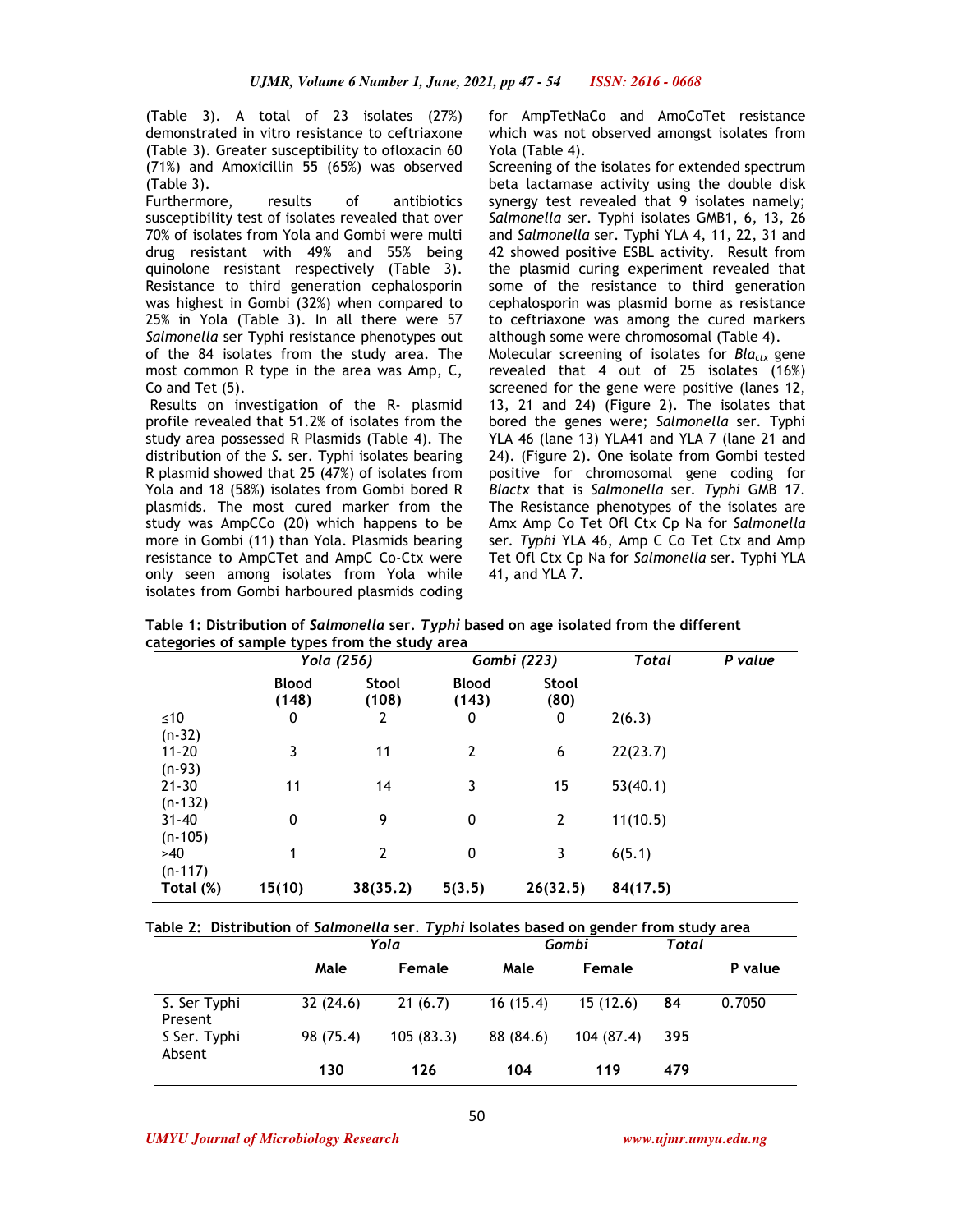|                 |        | <b>GOMBE</b> |        | <b>YOLA</b> |        |        | Total (for the two areas) |        |        | <b>SI</b> |
|-----------------|--------|--------------|--------|-------------|--------|--------|---------------------------|--------|--------|-----------|
|                 |        |              | R      |             |        | R      |                           |        | R      |           |
| Amoxicillin     | 23(74) | 0(0)         | 8(26)  | 32(60)      | 3(6)   | 18(34) | 55(65)                    | 3(4)   | 26(31) | 2.12      |
| Ampicillin      | 2(6)   | 0(0)         | 29(94) | 6(11)       | 0(0)   | 47(89) | 8(10)                     | 0(0)   | 76(90) | 0.11      |
| Chloramphenicol | 19(61) | 0(0)         | 12(39) | 27(51)      | 10(19) | 16(30) | 46(55)                    | 10(0)  | 28(33) | 1.64      |
| Cotrimoxazole   | 6(19)  | 0(0)         | 25(81) | 18(34)      | 0(0)   | 35(66) | 24(29)                    | 0(0)   | 60(71) | 0.41      |
| Tetracycline    | 11(35) | 0(0)         | 20(65) | 11(21)      | 3(6)   | 39(74) | 22(26)                    | 3(4)   | 59(70) | 0.37      |
| Ceftriaxone     | 20(65) | 1(3)         | 10(32) | 31(58)      | 9(17)  | 13(25) | 51(61)                    | 10(12) | 23(27) | 2.26      |
| Ofloxacin       | 27(87) | 2(6)         | 2(6)   | 33(62)      | 13(25) | 7(13)  | 60(71)                    | 15(18) | 9(11)  | 6.45      |
| Ciprofloxacin   | 6(19)  | 16(52)       | 10(32) | 13(25)      | 21(40) | 19(36) | 19(23)                    | 37(44) | 29(35) | 0.66      |
| Nalidixic Acid  | 11(35) | 4(13)        | 16(52) | 17(32)      | 13(25) | 23(43) | 28(33)                    | 17(20) | 39(46) | 0.72      |

**Table 3: Antibiogram and Susceptibility index of** *S.* **ser. Typhi from study area (%)** 

KEY

S= Susceptible

I = Intermediate Susceptibility

R= Resistant

SI = Susceptibility index

| <b>Cure Resistant</b> | Yola    | Gombi   | Total   |  |
|-----------------------|---------|---------|---------|--|
| <b>Profile</b>        |         |         |         |  |
| AmpCCo                | 9(17)   | 11(35)  | 20(24)  |  |
| AmpCTet               | 5(9)    | 0(0)    | 5(6)    |  |
| AmpCCoCtx             | 1(2)    | 0(0)    | 1 $(1)$ |  |
| CoTet                 | 2(4)    | 0(0)    | 2(2)    |  |
| Ctx                   | 6(11)   | 4 (13)  | 10(12)  |  |
| AmpCTet               | 1(2)    | 0(0)    | 1(1)    |  |
| AmpC                  | 1(2)    | 0(0)    | 1(1)    |  |
| AmpTetNaCo            | 0(0)    | 1 $(3)$ | 1(1)    |  |
| AmpCoTet              | 0(0)    | 1 $(3)$ | 1(1)    |  |
| AmpCoTetCtx           | 0(0)    | 1 $(3)$ | 1 $(1)$ |  |
| Nil                   | 28 (53) | 13 (42) | 41 (49) |  |
|                       | 53      | 31      | 84      |  |

|  |  |  |  |  | Table 4: Plasmid Carriage Profiles of Salmonella ser. Typhi isolated from the study Area |
|--|--|--|--|--|------------------------------------------------------------------------------------------|
|  |  |  |  |  |                                                                                          |

**KEY:** 

Amp Ampicillin<br>C Chloramph Chloramphenicol

Co Cotrimoxazole<br>Tet Tetracycline **Tetracycline** 

Ctx Ceftriaxone

Na Nalidixic Acid

ESBL Extended Spectrum Beta lactamase

Values in parenthesis are percentages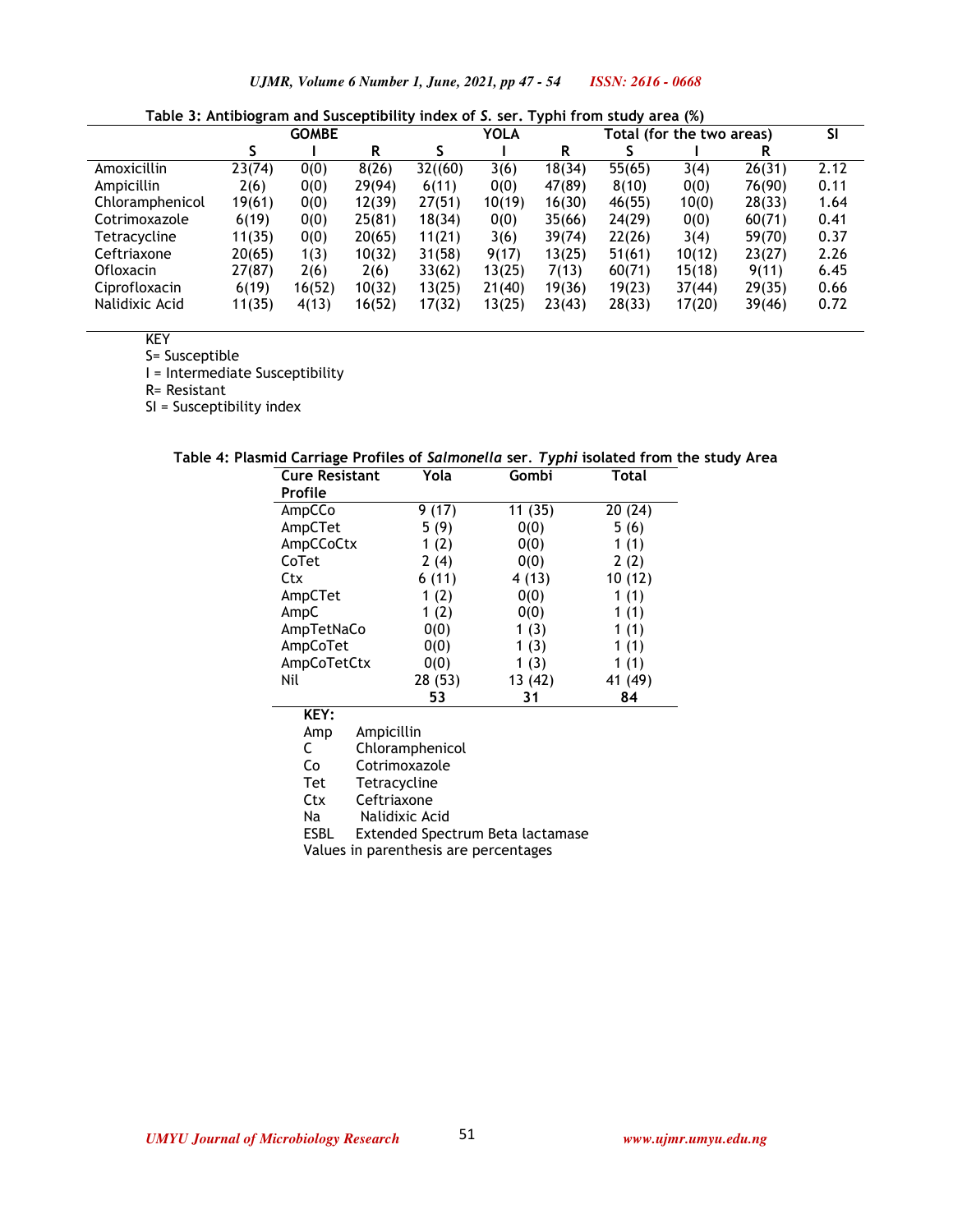

 Plate 1:- Agarose gel electrophoresis pattern showing single PCR amplified products of *S. enterica*  serovar Typhi *Blactx gene* in lanes number 12, 13, 21 and 24.

Lane M :- DNA molecular marker (50- bp ladder), Lane C s:- Negative control

### **DISCUSSION**

The *Salmonella* ser*. Typhi* incidence from this study is higher in Yola (20.7%) compared to the 13.9% occurrence rates in Gombi. This goes on to buttress the fact that *Salmonella* ser*. Typhi*  is endemic in the study since factors like low socioeconomic status, unhygienic practices, overcrowding, lack of proper sanitation and carrier status that have been linked to the persistence of *S*. ser. Typhi a population are prevalent in the study area.

More of the *Salmonella* ser*. Typhi* from this study was recovered from males than females. This finding is in agreement with previous studies in Adamawa Southern senatorial zone reported by Sale *et. al.* (2017) where 20% of *Salmonella* ser. Typhi recovery was among males compared to 16.9% in female. It also agreed with earlier reports by Clark *et al*. (2010) who reported that 55% of adult typhoid cases were males in the United Kingdom. This result however is at variance with the report of Saleh *et al.,* (2014) who reported higher frequency of isolation from females (24%) than from males (9%). Higher occurrence in males could imply lower hygiene levels in males and the tendency to eat out often from unhygienic sources like road side food vendors. The fact however still remains that enteric fever occurrence has nothing to do with gender but low level of hygiene and eating habits (FAO, 2011).

From the result of antibacterial susceptibility test it was observed that the highest resistance (90%) was observed against ampicillin, followed by cotrimoxazole (71%) and tetracycline (70%). This finding is similar to the 83.3% ampicillin resistance among *S*. ser. Typhi isolates reported by Seljul *et al.* (2014) in Jos, Nigeria. Furthermore, it has been reported that 88% *S*. ser. Typhi isolates from Iraq are resistant to ampicillin (Rahman *et al.,* 2014) although lower

ampicillin resistance (15%) among *S*. ser. Typhi isolates have been reported in Egypt. This resistance pattern is not surprising as some of the factors that drive resistance such as the widespread self-prescription practice, incomplete dosage, availability of substandard or adulterated drugs in our markets exposes the organism to sub lethal doses, thereby acquiring resistance. In all, there were 57 resistance *Salmonella* ser*. Typhi* phenotypes out of the 84 isolates from the study area. The most common R type in the study area was AmpCCoTet. The isolates with the highest resistance in Yola was *Salmonella* serovar Typhi YLA 21 demonstrating resistance to AmpCCoTetCtxCpNa and *Salmonella* serovar Typhi GMB 6 showing resistance to AmxAMpCoTetCtxCpNa in Vitro. This implies that some of isolates are like superbugs demonstrating resistance *in vitro* to a wide range of antibiotics, thereby raising concerns on the treatment options available (Subramani and Vignesh, 2012; Riaz *et al*., 2011).

Antibiotics susceptibility test of isolates revealed that 70% of isolates from Yola and Gombi were multi drug resistant with 49% and 55% being quinolone resistant respectively. These are lower than the 80% reported by Akinyemi *et al.* (2007) in Lagos, Nigeria. But higher than the 30.3% reported in Central Africa (Lunguya *et al*., 2012); 66.7% in India (Akhtar *et al*., 2015) and 22% reported by Menezes *et al*. (2011) in Pondicherry, India between 2005 and 2009.

Screening of the isolates for extended spectrum beta lactamase activity using the double disk synergy test revealed that *Salmonella* enterica *Typhi isolates GMB* 1, 6, 13, 26 and *Salmonella*  ser*.* Typhi YLA 4, 11, 22, 31 and 42 produces the enzyme in vitro. This is not surprising as emergence of ESBL positive isolates have been reported and attributed to transfer of ESBL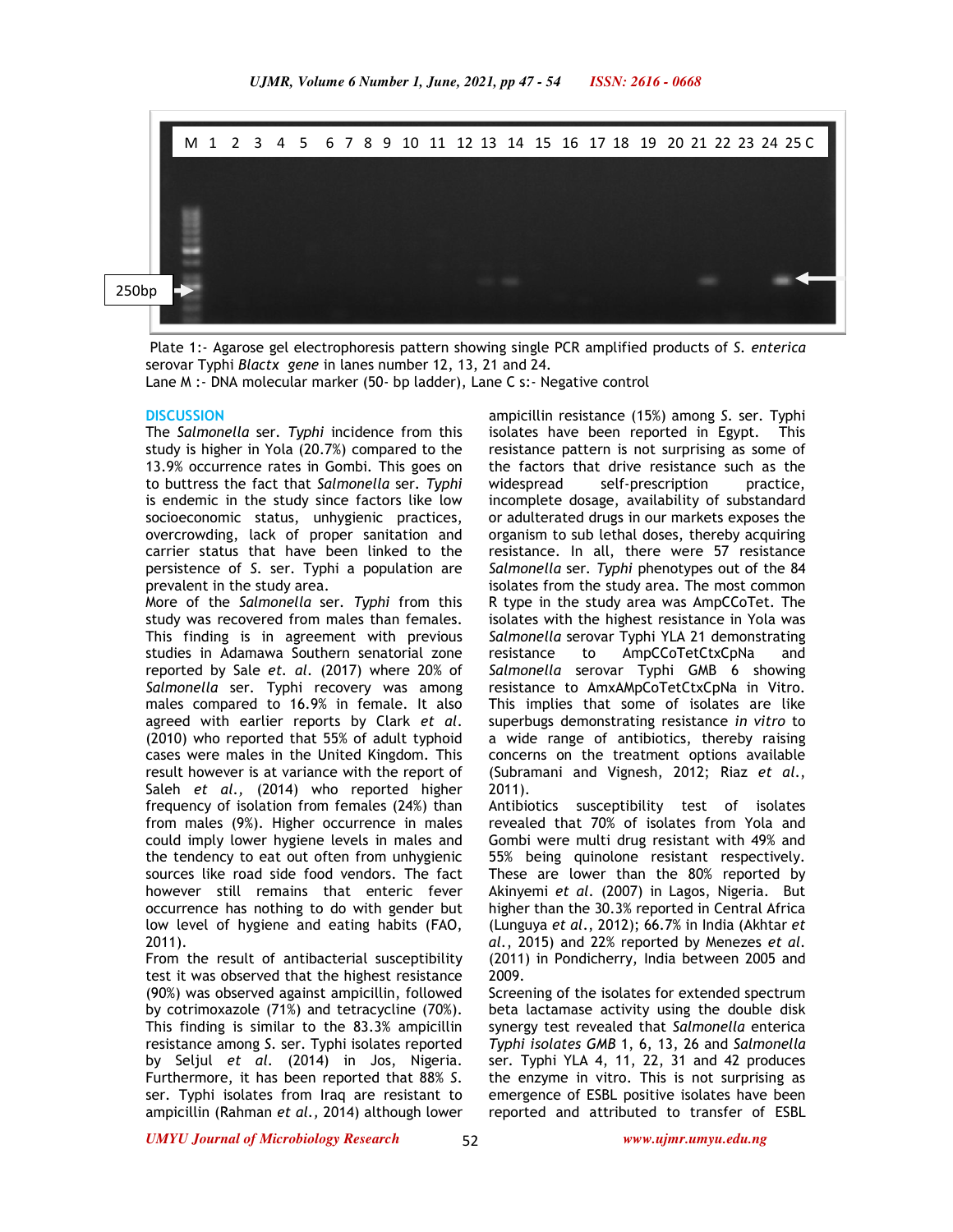genes to *S* ser. Typhi from non-Typhi strains (Rahman *et al.,* 2002). ESBLs are typically encoded on large; 80-kb to 300-kb plasmids that can be exchanged between bacterial species although a 23kb self-transmissible plasmid has been implicated in ESBL production in *Salmonella ser. Typhi* isolates by Akinyemi *et al.* (2015). In many cases, these plasmids also encode other antimicrobial resistance genes as observed in this study. Therefore, it is common for organisms expressing an ESBL to express coresistances to aminoglycosides, trimethoprimsulfamethoxazole, and tetracyclines (Jacoby and Medeiros, 1991).

Furthermore, PCR analysis revealed the presence of Bla*ctx* gene cluster in 4/25 (16%) of *S*. ser. Typhi isolates. This is higher than the 15.4% incidence reported in Kuwait but lower than the 50% reported in Iraq and 81 % in Lagos among *S*. ser. Typhi isolates (Rotimi *et al., 2008;* Abdallah *et al.,* 2014 and Akinyemi *et al.,*  2015). The gene has been reported to be absent among *S* Typhi isolates in the United Arab

#### **REFERENCES**

- Abdallah, K. H., Salman A.A. and Ebtahul E. (2014) Molecular study on multi drug resistant *Salmonella entericca* from patient with enteric fever in Najaf province Iraq. *International Research Journal of Medical Sciences* 2(7):12-16
- Akhtar, A ., Indu S., Khan, F. and Anjum P. (2015) Multi-drug Resistant *Salmonella enterica* Subspecies *enterica* Serotype Typhi: A Diagnostic and Therapeutic Challenge *International Journal of Current Microbiology and Applied Sciences*. Special Issue-1: 19-25
- Akinyemi, K. O., Smith, S. I., Oyefolu, A. O., Fasure, K. A., Coker, A. and Akitoye, O. (2007). Trends of Multiple Drug Resistance in *Salmonella enterica* Serovar Typhi in Lagos, Nigeria, *East and Central African Journal of Surgery*, **12**: 83-88
- Akinyemi K. O., Iwalokun, B.A., Alafe, O. O., Mudashiru, S. A., and Fakorede, C (2015) *bla<sub>CTX-M</sub>*-group extended spectrum beta lactamase-producing *Salmonella typhi* from hospitalized patients in Lagos, Nigeria. *Infection and Drug Resistance.* **8** 99-106
- Babu, K.V. and Kumari, A. and Kumar, A. and Raghu Kumar, K. G (2013) Role of Imipenem- resistant metallobeta-lactamase positive *Pseudomonas aeruginosa* carriers in nosocomial infections. J*ournal of Natural Science, Biology and Medicine*. **4**(1): 181-186
- Ballesté-Delpierre, C., Fàbrega, A., Ferrer-Navarro, M., Ramkumar Mathur, R. Ghosh, S. And Jordi Vila, J. (2016) Attenuation of in vitro host–pathogen

Emirate (Rotimi *et al.,* 2008). The detection of some strains with resistance to ceftriaxone as well as ability to produce the ESBL is an early warning sign indicating the need for more controlled use of this drug in the country and in the study area.

### **CONCLUSION**

The emergence of antimicrobial resistance among *Salmonella* ser*. Typhi* is a global problem that deserves attention. This is becoming more urgent due to the emergence of isolates demonstrating resistant to all the first line drugs as well as reduced susceptibility to quinolone and resistance to the thirdgeneration cephalosporin ceftriaxone. The detection of some strains with resistance to ceftriaxone as well as ability to produce the ESBL is a wake-up call to all and sundry on the need to prescribed and use antibiotics on needs basis.

> interactions in quinolone-resistant Salmonella Typhi mutants. *Journal of Antimicrobial Chemotherapy.* 71(1):111– 122,

- Chessbrough, M. (2006). District laboratory practice in tropical Countries  $2^{nd}$  edn (2) *Cambridge University Press* UK. pp 182- 187
- Clark, T. W., Daneshvar, C., Pareek, M., Perera, N., Stephenson, I. (2010). Enteric fever in a UK regional infectious diseases unit: A 10 year retrospective review.
- *Journal of Infection* **60** (2): 91-98. CLSI (2012). Performance Standards for Antimicrobial Susceptibility Testing; 21st Informational Supplement. CLSI Document Wayne, Pennsylvania, USA
- FAO (Food and Agricultural Organization (2011) Available @ http// www.fao.org
- Festus, A. O. (2014) Evaluation of Diagnostic methods for typhoid fever disease in Ondo State Nigeria. *British Journal of Medicine and Medical Research***. 4**(36) 5812-5817
- Jacoby, G. A., and Medeiros, A. A. (1991): More extended-spectrum beta-lactamases. *Antimicrobial Agents and Chemotherapy*  **35**, 1697-704.
- Lunguya O., Lejon V., Phoba M., Bertrand S., Vanhoof, R., Verhaegen J., Smith A. M., Keddy K.H., Jean Jacques M. and Jacobs J (2012). *Salmonella ser. Typhi* in the democratic republic of the Congo: Fluoroquinolone decreased Susceptibility on the rise *PLOS Neglected Tropical Diseases* **6**(11):e1921
- *UMYU Journal of Microbiology Research www.ujmr.umyu.edu.ng* Malini R. Capoor, Deepthi N., Jitendra P., Smita S., Monorama D.,Aggarwal, P. and Pillai,

53